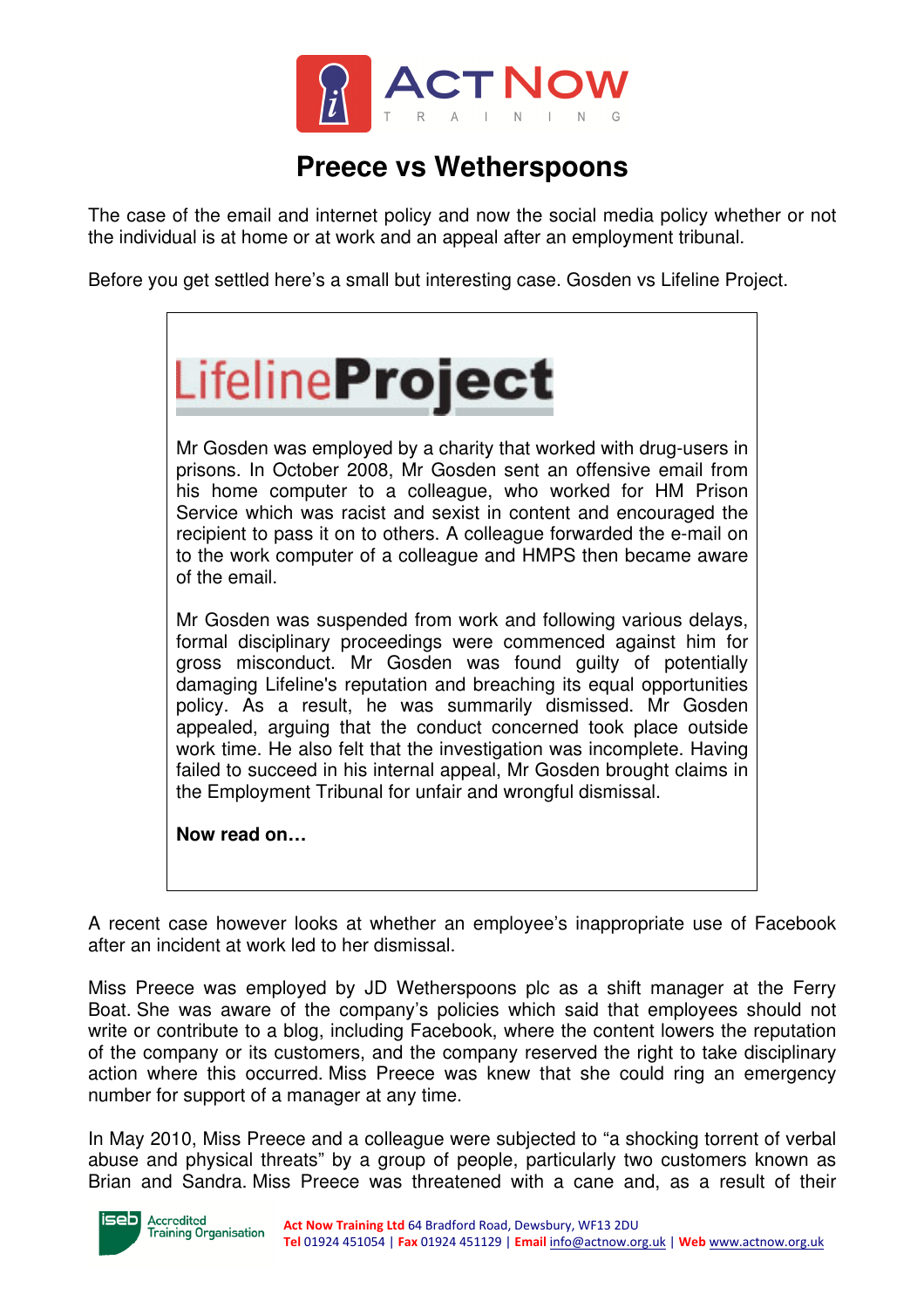

behaviour, asked them to leave. The tribunal hearing decided that Miss Preece dealt with the situation correctly.



In the early evening several phone calls were received from someone said to be Brian and Sandra's daughter:

- In the first call, Miss Preece was told: "Get your \*\*\*\*ing P45 ready because you're out of here".
- In the second call, Mr Ainsworth was asked to "put that slag of a manager on the phone". After Miss Preece took the call, she was called a "snide bitch" and abused further.
- In the third call, Miss Preece was called a "whore" and to "get her P45 ready".
- In the fourth call, the woman was threatening, stating: "Tell that fat \*\*\*\*ing slag of a manager I know where she works, what car she drives and tell her to watch her back the snide \*\*\*\*ing bitch".

Around 6.30pm, Miss Preece began a Facebook discussion by making an entry that consisted of the words "\*\*\* off, \*\*\*\* off, \*\*\*\* off". A conversation between her and work colleagues that included a discussion of the events with Brian and Sandra earlier that day. At one point, Miss Preece wrote, in reference to Sandra: "\*\*\*\*ing hag! Hope her hip breaks". She later named the customers by posting, "Sandra and Brian barred ha ha ha!" At this point, the two customers had not been barred, merely asked to leave the pub. Miss Preece was on duty throughout the entire Facebook discussion.

On 7 June 2010, the company received a complaint from Leslie Roach (Sandra and Brian's daughter) about Miss Preece's Facebook entries of 24 May 2010. Ms Roach was concerned about the "offensive comments", which had been made public, and that Miss Preece hoped that her mother's hip would break. The company began an investigation, during which Miss Preece admitted that her actions were in breach of company policy. However, she argued that her privacy settings meant that her Facebook messages would have been seen only by between close friends, rather than all her friends. She also stated, in mitigation, that she had been subjected to abusive telephone calls

A disciplinary hearing was held in respect of allegations that Miss Preece had failed to comply with company policy and had lowered the reputation of the organisation, and that her actions had led to a fundamental breakdown in trust and confidence. Miss Preece conceded that her actions were not acceptable, and she was dismissed for gross misconduct. She appealed on the basis that the mitigating factors she had put forward, namely that she had been under "severe pressure and provocation" were not given consideration, and that she had not mentioned the company or the name of the pub in her entries. The appeal officer upheld the original decision. He was clear that the Facebook



Accredited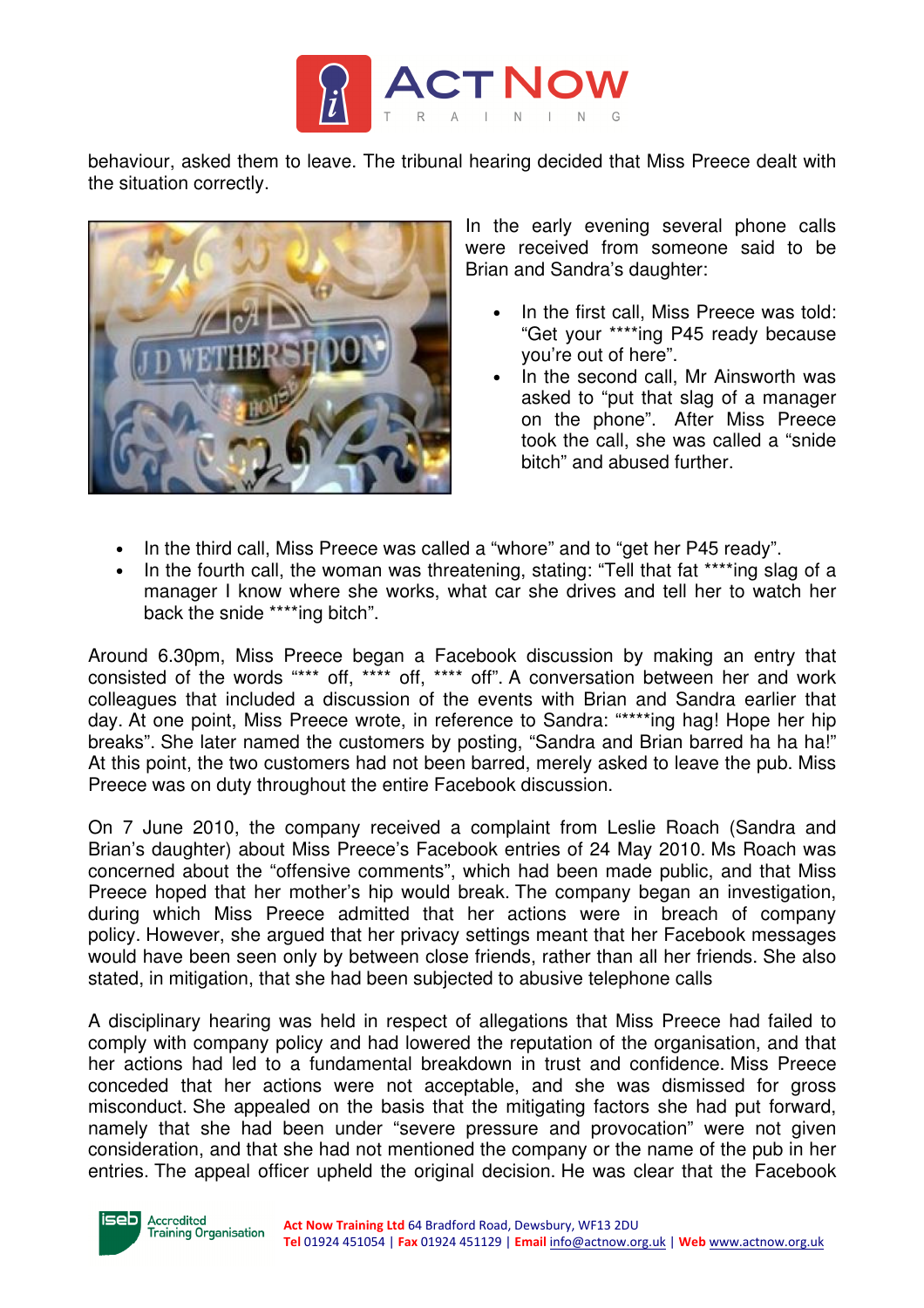

comments were identifiable as being about work, and that they were not as secure as Miss Preece claimed, given that they had been picked up by a customer. Miss Preece claimed unfair dismissal.

The tribunal found that the company believed that Miss Preece had committed an act of gross misconduct, and that it had reasonable grounds. It also found that the company had carried out as much investigation into the matter as was reasonable in all the circumstances.

The tribunal found that Miss Preece's Facebook activities were, regardless of her belief about the privacy of her communications, in the public domain. The tribunal stated that, under the European Convention on Human Rights, Miss Preece has the right to freedom of expression, but the company's actions were justified in view of the risk of damage to its reputation.

The tribunal also found that the disciplinary and appeal officers had taken Miss Preece's mitigation arguments into account, and that her Facebook entries did not reflect her upset and anger at the situation, citing the fact that the discussion took place over a lengthy period of time and well after matters had calmed down.



The tribunal stated that, although this was a case where it may have been more inclined to award a final written warning to Miss Preece than dismiss her, that opinion was irrelevant for the purposes of deciding her unfair dismissal claim. It found that Miss Preece had been fairly dismissed.

LTT of this case are that mitigating factors are no justification or excuse for an employees misconduct. Secondly a robust policy on use of social media will go a long way towards safeguarding an employer's position over misuse of social networks.

This case highlights the importance for an employer of having a robust social media policy as the use of Facebook and other social media sites continues to increase.

Ensuring that a robust social media policy is incorporated into an employee's employment contract is essential as a new generation of employees are using social networks both at home and at work.

The Tribunal found the company had passed each stage of the test laid down in the previous case of **British Home Stores Ltd. v. Burchell**